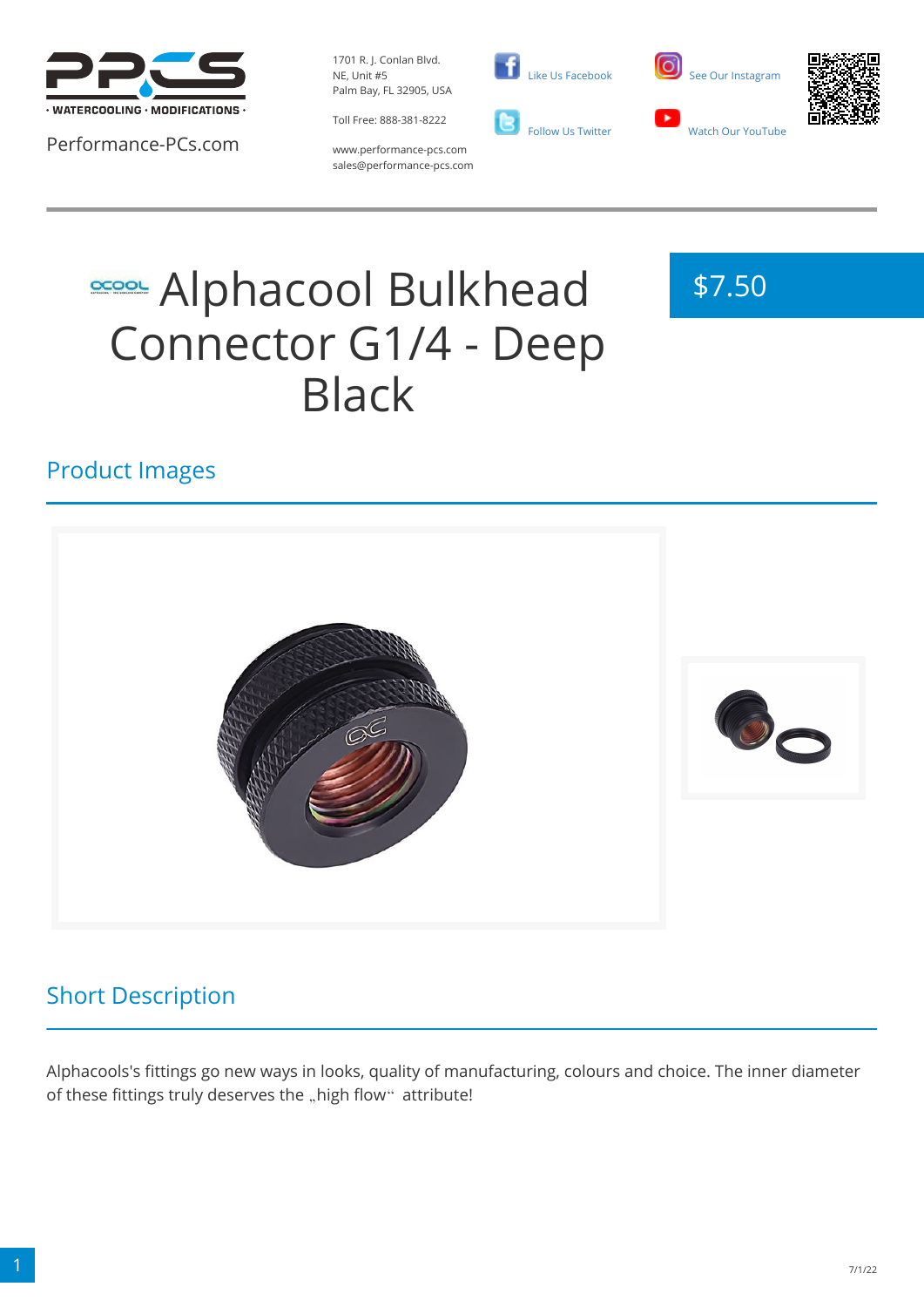Alphacools's fittings go new ways in looks, quality of manufacturing, colours and choice. The inner diameter of these fittings truly deserves the "high flow" attribute!

The first three colours, Chrome, Deep Black and Shiny Copper offer something for every taste. The product matching series are designed to look elegant in every system, highlighting the individual design of the computer. The limits are endless with these Alphacool fittings in combination with Alphacool tubing!

With a new process during chromatising the surface finish is completely connected with the brass body, hence ensuring permanent intense colours and peeling of the chrome layer. The Alphacool name in blue lettering on some of the fittings additionally underlines the individuality of these items.

#### Specifications

Functionality of this connector:

This bulkhead connector is perfect for applications such as looping through of tubing through the back or side of an enclosure with the help of two fittings. The bulkhead connector itself is safely fixated with the counter-nut and the 1/4" inner threads can then be used to connect two fittings of your choice.

Technical specifications: Material: Brass, chromatized Colour: Deep Black

Dimensions: Length: 24mm Width: max 31mm Required hole diameter: 20mm Key width fixed part: 24mm Key width counter nut: 27mm

Extent of delivery: 1 x Alphacool HF bulkhead connector G1/4 - Deep Black